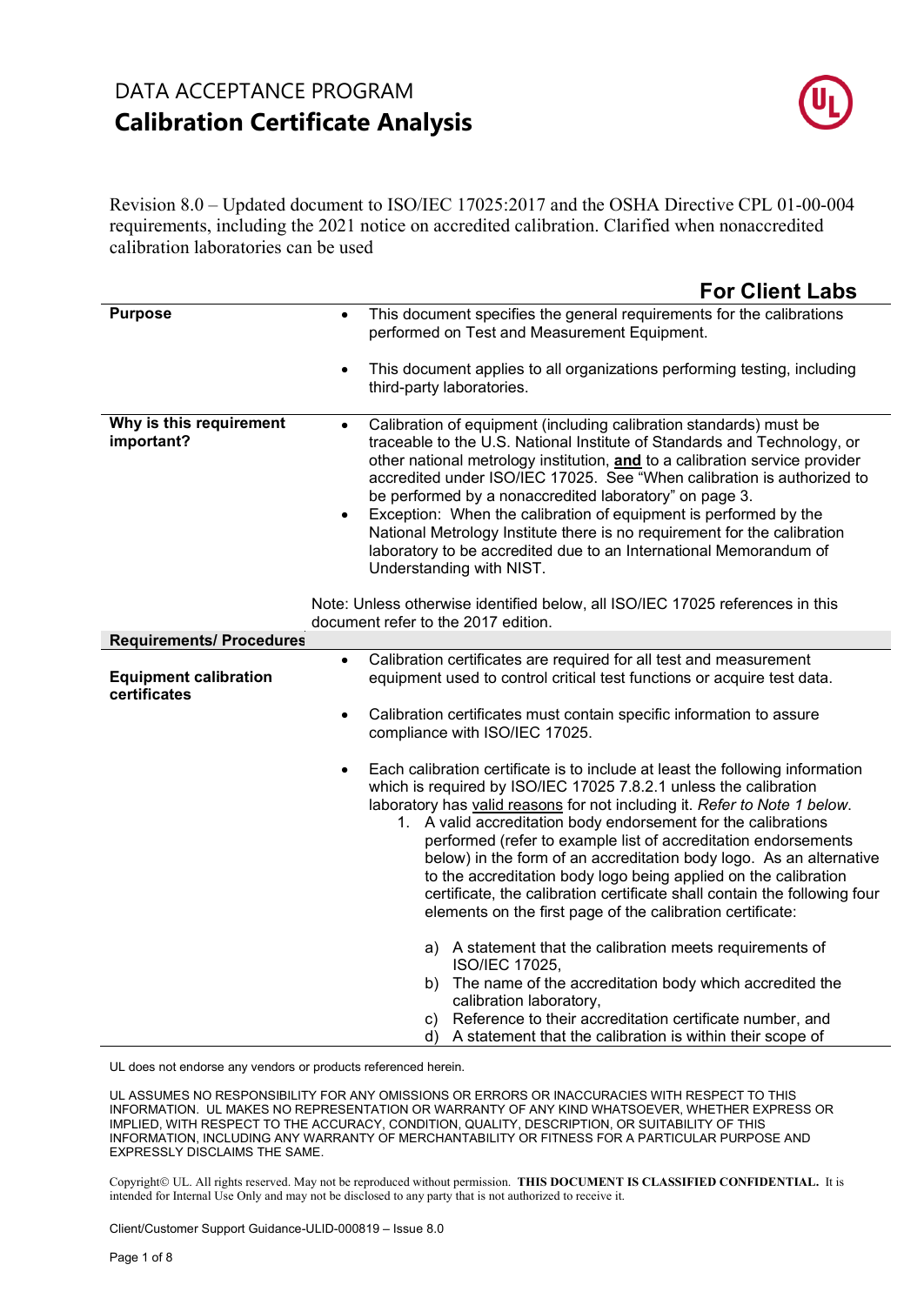

#### accreditation

- 2. a title (e.g., "Calibration Certificate").
- 3. the name and address of the laboratory.
- 4. the location of performance of the laboratory activities, including when performed at a customer facility or at sites away from the laboratory's permanent facilities, or in associated temporary or mobile facilities.
- 5. unique identification that all its components are recognized as a portion of a complete report and a clear identification of the end.
- 6. the name and contact information of the customer.
- 7. identification of the method used.
- 8. a description, unambiguous identification, and, when necessary, the condition of the item.
- 9. the date of receipt of the calibration item(s) if this is critical to the validity and application of the results.
- 10. the date(s) of performance of the calibration.
- 11. the date of issue of the calibration certificate
- 12. reference to the sampling plan and sampling method used by the laboratory or other bodies where these are relevant to the validity or application of the results.
- 13. a statement to the effect that the results relate only to the items calibrated.
- 14. the calibration results with the units of measurement, where appropriate.
- 15. additions to, deviations, or exclusions from the method.
- 16. identification of person(s) authorizing the calibration certificate.
- 17. the measurement uncertainty of the measurement result presented in the same unit as that of the measurand or in a term relative to the measurand (e.g., percent).
- 18. the conditions (e.g., environmental) under which the calibrations were made that have an influence on the measurement results.

UL does not endorse any vendors or products referenced herein.

UL ASSUMES NO RESPONSIBILITY FOR ANY OMISSIONS OR ERRORS OR INACCURACIES WITH RESPECT TO THIS INFORMATION. UL MAKES NO REPRESENTATION OR WARRANTY OF ANY KIND WHATSOEVER, WHETHER EXPRESS OR IMPLIED, WITH RESPECT TO THE ACCURACY, CONDITION, QUALITY, DESCRIPTION, OR SUITABILITY OF THIS INFORMATION, INCLUDING ANY WARRANTY OF MERCHANTABILITY OR FITNESS FOR A PARTICULAR PURPOSE AND EXPRESSLY DISCLAIMS THE SAME.

Copyright© UL. All rights reserved. May not be reproduced without permission. THIS DOCUMENT IS CLASSIFIED CONFIDENTIAL. It is intended for Internal Use Only and may not be disclosed to any party that is not authorized to receive it.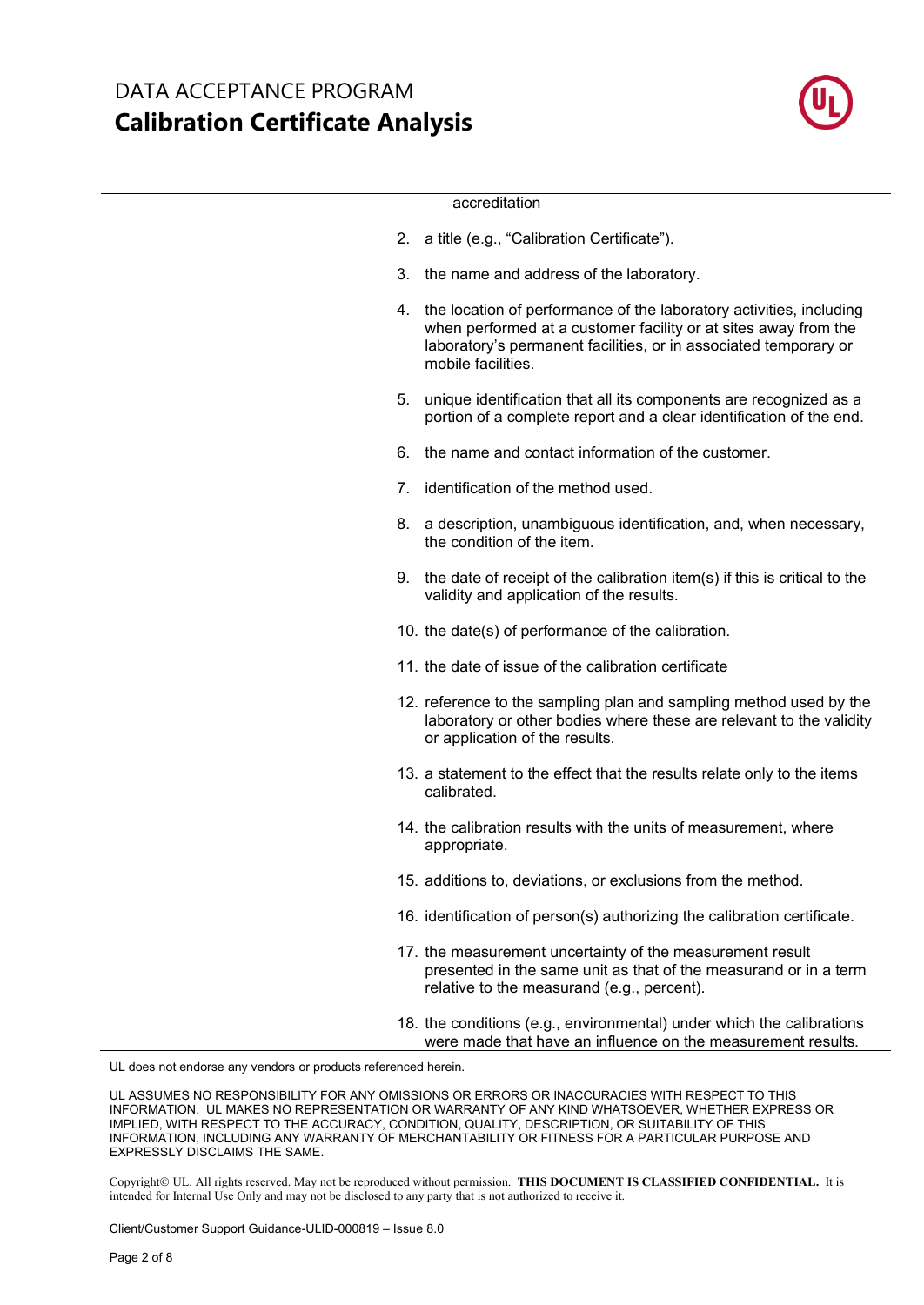

|                                                                    | 19. a statement identifying how the measurements are metrologically<br>traceable.                                                                                                                                                                                |
|--------------------------------------------------------------------|------------------------------------------------------------------------------------------------------------------------------------------------------------------------------------------------------------------------------------------------------------------|
|                                                                    | 20. the results before and after any adjustment or repair, if available.                                                                                                                                                                                         |
|                                                                    | 21. where relevant, a statement of conformity with requirements or<br>specifications.                                                                                                                                                                            |
|                                                                    | 22. where appropriate, opinions and interpretations.                                                                                                                                                                                                             |
| When calibration is<br>performed by a<br>nonaccredited laboratory. | If no calibration laboratory is accredited for a particular type of testing<br>equipment, the client may use the equipment manufacturer, or use an<br>unaccredited calibration laboratory, provided the calibration laboratory is<br>qualified by the following: |
|                                                                    | Has a search for an accredited calibration provider been performed, but none<br>L.<br>is available?                                                                                                                                                              |
|                                                                    | A. If no, then the client needs to conduct an analysis to demonstrate the<br>use of a nonaccredited vendor is appropriate. Refer to Appendix B in the<br>document 00-OP-C0038: Requirements for use of Nonaccredited<br><b>Calibration Service Providers.</b>    |
|                                                                    | B. If yes, then:                                                                                                                                                                                                                                                 |
|                                                                    | 1. The client laboratory needs to ensure traceability is obtained<br>from calibration laboratory through assessment (document review<br>or an on-site visit).                                                                                                    |
|                                                                    | 2. The calibration report should be equivalent to an accredited<br>calibration report, providing calibration data and measurement<br>uncertainty.<br>Ш.<br>Is calibration done by Original equipment Manufacturer (OEM)?                                         |
|                                                                    | A. Client laboratory is required to demonstrate that only OEM can<br>conduct calibration and/or no accredited vendor available.                                                                                                                                  |
|                                                                    | B. The laboratory must ensure calibration is traceable to national<br>standards per IB1 and IB2 above.                                                                                                                                                           |

Copyright© UL. All rights reserved. May not be reproduced without permission. THIS DOCUMENT IS CLASSIFIED CONFIDENTIAL. It is intended for Internal Use Only and may not be disclosed to any party that is not authorized to receive it.

UL does not endorse any vendors or products referenced herein.

UL ASSUMES NO RESPONSIBILITY FOR ANY OMISSIONS OR ERRORS OR INACCURACIES WITH RESPECT TO THIS INFORMATION. UL MAKES NO REPRESENTATION OR WARRANTY OF ANY KIND WHATSOEVER, WHETHER EXPRESS OR IMPLIED, WITH RESPECT TO THE ACCURACY, CONDITION, QUALITY, DESCRIPTION, OR SUITABILITY OF THIS INFORMATION, INCLUDING ANY WARRANTY OF MERCHANTABILITY OR FITNESS FOR A PARTICULAR PURPOSE AND EXPRESSLY DISCLAIMS THE SAME.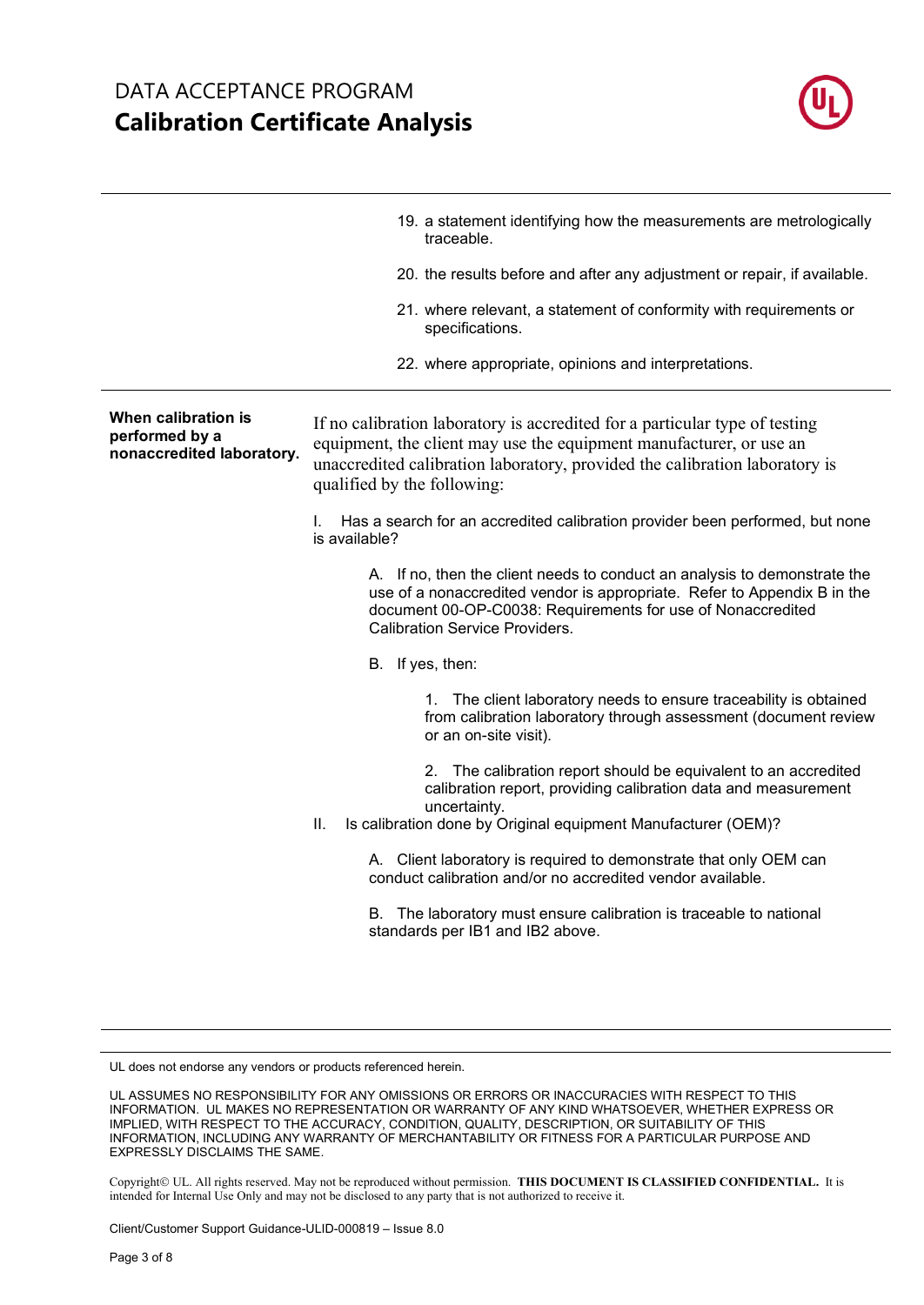

| When calibration is<br>performed internal to a<br>client laboratory. | Calibration that is performed internal to the client's organization must provide<br>evidence of an assessment showing that it meets all applicable requirements in<br>ISO/IEC 17025 as part of the accreditation of the laboratory of which it is part.                                                        |
|----------------------------------------------------------------------|----------------------------------------------------------------------------------------------------------------------------------------------------------------------------------------------------------------------------------------------------------------------------------------------------------------|
|                                                                      | The client's internal calibration laboratory does not need to be accredited<br>L.<br>to calibrate its own equipment in two situations:                                                                                                                                                                         |
|                                                                      | A. equipment whose physical properties are unlikely to<br>change and is not used for quantitative measurements<br>(e.g., accessibility probes, impact spheres,<br>rulers/measures, and containers used to measure or hold<br>liquids); or<br>B. equipment whose measurement parameters meet any of             |
|                                                                      | the following requirements:                                                                                                                                                                                                                                                                                    |
|                                                                      | a. mass above 0.5kg and where an accuracy of ±2% or<br>greater is required; or<br>b. linear dimensions not less than 0.5mm and where an<br>accuracy of ±0.1mm or greater is required; or<br>c. time for periods of 60 seconds or more, unless the test<br>standard requires a specific accuracy of measurement |
|                                                                      | Such equipment shall initially be calibrated by an accredited calibration laboratory,<br>or if none, by the manufacturer or a qualified calibration laboratory, before being<br>placed into service                                                                                                            |

UL does not endorse any vendors or products referenced herein.

UL ASSUMES NO RESPONSIBILITY FOR ANY OMISSIONS OR ERRORS OR INACCURACIES WITH RESPECT TO THIS INFORMATION. UL MAKES NO REPRESENTATION OR WARRANTY OF ANY KIND WHATSOEVER, WHETHER EXPRESS OR IMPLIED, WITH RESPECT TO THE ACCURACY, CONDITION, QUALITY, DESCRIPTION, OR SUITABILITY OF THIS INFORMATION, INCLUDING ANY WARRANTY OF MERCHANTABILITY OR FITNESS FOR A PARTICULAR PURPOSE AND EXPRESSLY DISCLAIMS THE SAME.

Copyright© UL. All rights reserved. May not be reproduced without permission. THIS DOCUMENT IS CLASSIFIED CONFIDENTIAL. It is intended for Internal Use Only and may not be disclosed to any party that is not authorized to receive it.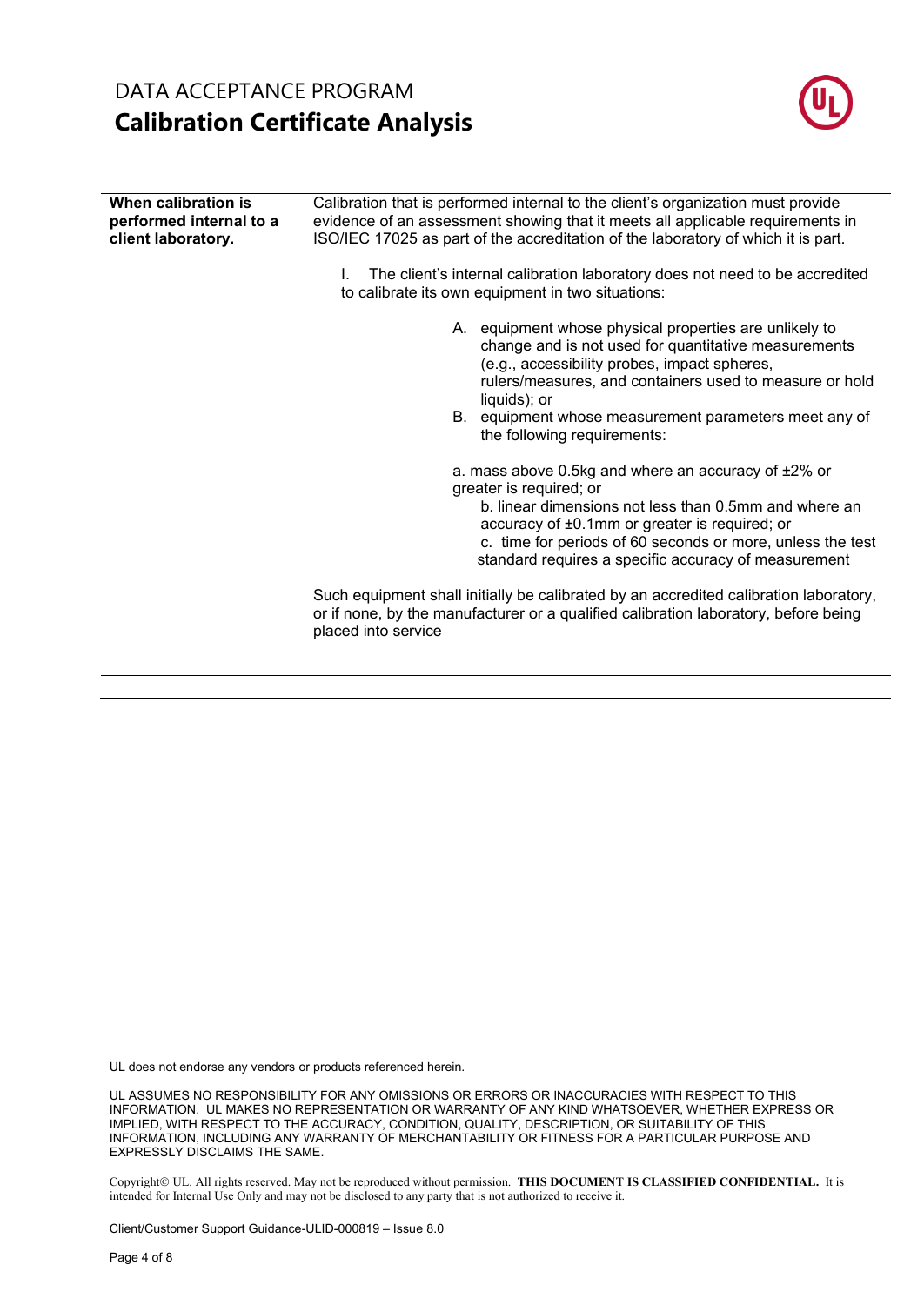

| <b>Records</b>                           |                                                                                                                                                                                                  |  |  |  |  |  |  |
|------------------------------------------|--------------------------------------------------------------------------------------------------------------------------------------------------------------------------------------------------|--|--|--|--|--|--|
|                                          | Certificates and other related documentation associated with testing are to be<br>processed in the following manner:                                                                             |  |  |  |  |  |  |
| <b>Certificates, Approval</b>            |                                                                                                                                                                                                  |  |  |  |  |  |  |
| Forms, and Other<br><b>Documentation</b> | For WTDP -                                                                                                                                                                                       |  |  |  |  |  |  |
|                                          | UL staff are to request copies of certificates and related<br>$\circ$<br>documentation for the equipment used in testing. This information<br>is to be placed in UL's document retention system. |  |  |  |  |  |  |
| For other DAP programs (CTDP / TPTDP) -  |                                                                                                                                                                                                  |  |  |  |  |  |  |
|                                          | Clients are to index and retain copies of certificates and<br>$\circ$<br>related documentation for the equipment used in testing.                                                                |  |  |  |  |  |  |
|                                          | In lieu of storage of paper copies of the documentation, these may<br>$\circ$<br>be stored electronically.                                                                                       |  |  |  |  |  |  |
|                                          | Retention time for the records is in accordance with Client Test Data<br>and TCP Laboratory agreement (L-56).                                                                                    |  |  |  |  |  |  |
|                                          |                                                                                                                                                                                                  |  |  |  |  |  |  |

#### **Records and procedures that clearly specify when the calibration of the instrument expires shall be available and shall be applied. A procedure shall be available and shall be applied to specify how recalibration dates are determined.**

### **NOTE 1 – This information/practice is not allowed for WTDP participants**

Section 7.8.1.3 of ISO/IEC 17025 allows for simplified reporting in cases where an *calibration lab has an agreement with their customer.* Any information listed in 7.8.2 to 7.8.7 that is not reported to the customer shall be readily available in the event that the information is ever needed. Record retention must meet the minimum durations stated in "*Certificates, Approval Forms, and Other Documentation*" above, or as required by the "*Client Test Data and TCP Laboratory agreement*" (L-56).

As an example, calibration data for instrument measurement ranges may be retained by the calibration laboratory and not included with the calibration report, at the customer's request, providing the data is accessible from the calibration laboratory for a defined period to support records and decisions of related activities by the internal customer (e.g., laboratory tests).

UL does not endorse any vendors or products referenced herein.

UL ASSUMES NO RESPONSIBILITY FOR ANY OMISSIONS OR ERRORS OR INACCURACIES WITH RESPECT TO THIS INFORMATION. UL MAKES NO REPRESENTATION OR WARRANTY OF ANY KIND WHATSOEVER, WHETHER EXPRESS OR IMPLIED, WITH RESPECT TO THE ACCURACY, CONDITION, QUALITY, DESCRIPTION, OR SUITABILITY OF THIS INFORMATION, INCLUDING ANY WARRANTY OF MERCHANTABILITY OR FITNESS FOR A PARTICULAR PURPOSE AND EXPRESSLY DISCLAIMS THE SAME.

Copyright© UL. All rights reserved. May not be reproduced without permission. THIS DOCUMENT IS CLASSIFIED CONFIDENTIAL. It is intended for Internal Use Only and may not be disclosed to any party that is not authorized to receive it.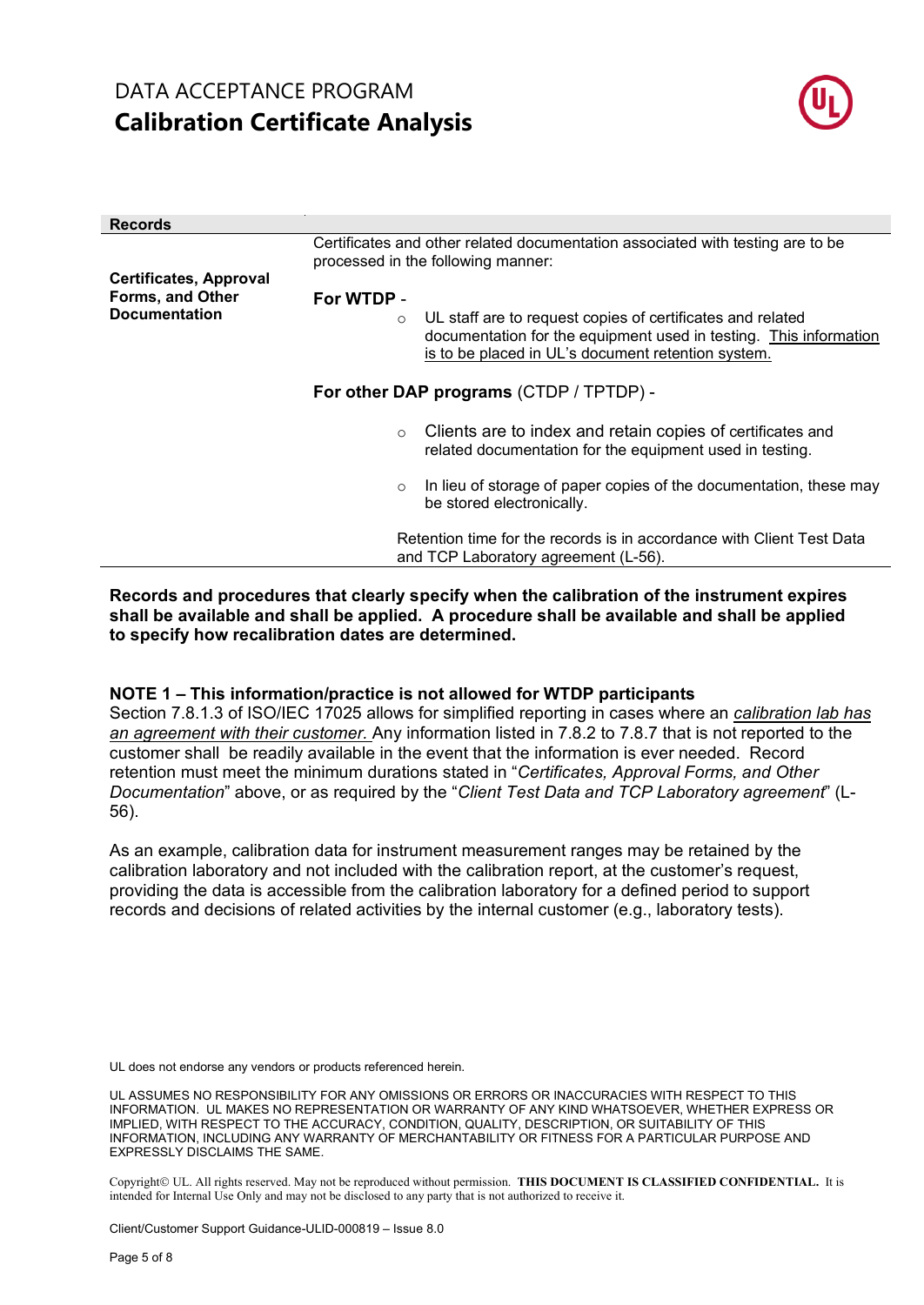

UL does not endorse any vendors or products referenced herein.

UL ASSUMES NO RESPONSIBILITY FOR ANY OMISSIONS OR ERRORS OR INACCURACIES WITH RESPECT TO THIS INFORMATION. UL MAKES NO REPRESENTATION OR WARRANTY OF ANY KIND WHATSOEVER, WHETHER EXPRESS OR IMPLIED, WITH RESPECT TO THE ACCURACY, CONDITION, QUALITY, DESCRIPTION, OR SUITABILITY OF THIS INFORMATION, INCLUDING ANY WARRANTY OF MERCHANTABILITY OR FITNESS FOR A PARTICULAR PURPOSE AND EXPRESSLY DISCLAIMS THE SAME.

Copyright UL. All rights reserved. May not be reproduced without permission. **THIS DOCUMENT IS CLASSIFIED CONFIDENTIAL.** It is intended for Internal Use Only and may not be disclosed to any party that is not authorized to receive it.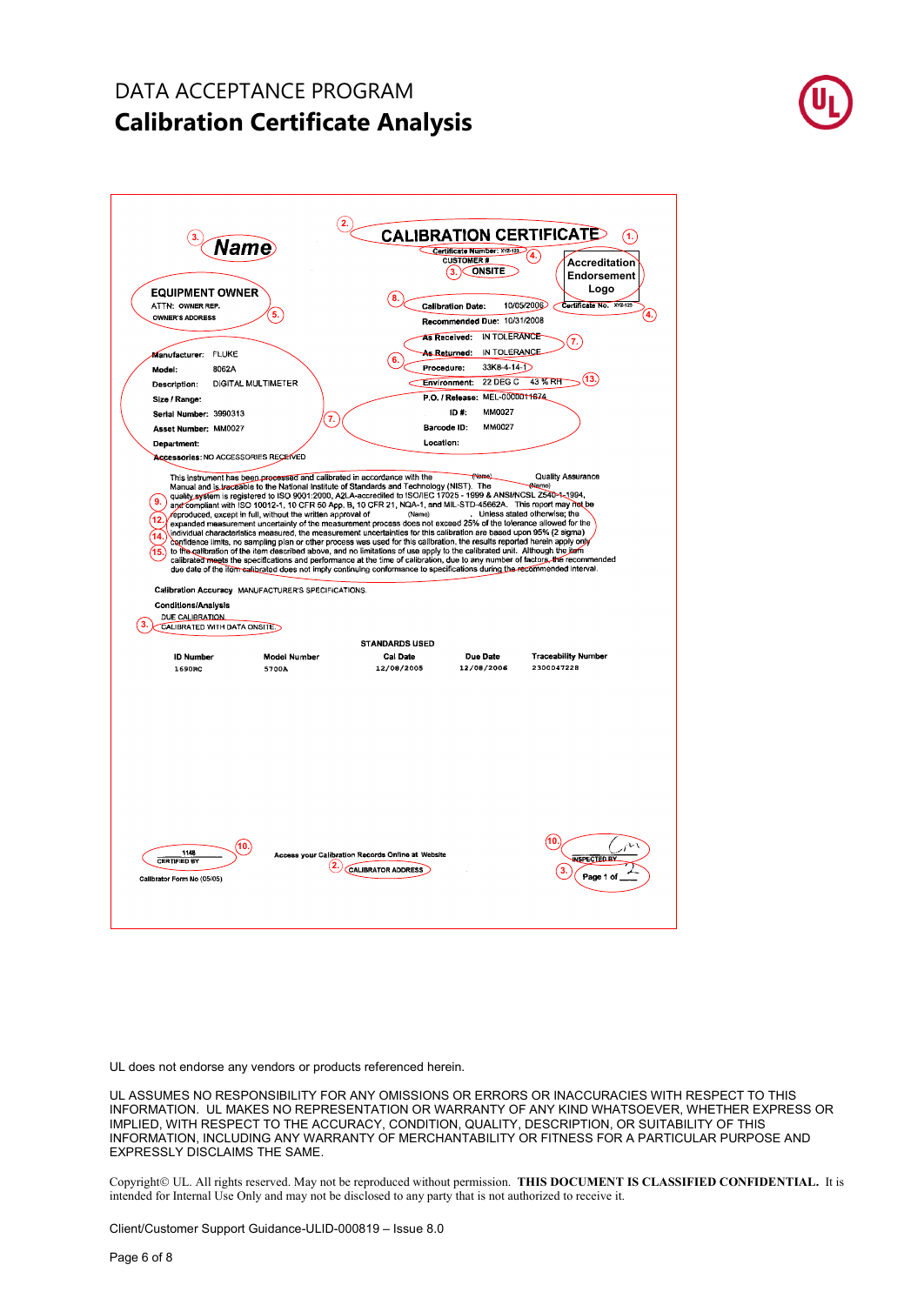| Manufacturer:<br>Model:<br>Description: Multimeter<br>Procedure #: 33K8-4-14-1 | Fluke<br>8062A<br>6. |                           | 4.<br>8. | Certificate #: XYZ-123     | Serial #: 3990313<br>ID #: MM0027<br>DATE: 5-Oct-06 |                 | 7.        |
|--------------------------------------------------------------------------------|----------------------|---------------------------|----------|----------------------------|-----------------------------------------------------|-----------------|-----------|
|                                                                                |                      |                           | Result   | As Left                    | Result                                              | Min             | Max       |
| Function / Range                                                               | Nominal Value        | As Found<br>DC Voltage    |          |                            |                                                     |                 |           |
| 200 mV                                                                         | 190.00               | 189.99                    | P        | SAME                       | P                                                   | 189.89          | 190.11    |
|                                                                                | $-190.00$            | $-190.04$                 | P        | SAME                       | P                                                   | $-190.11$       | $-189.89$ |
| 2V                                                                             | 1.9000               | 1.9002                    | P        | SAME                       | P                                                   | 1.8989          | 1.9011    |
| 20 V                                                                           | 19.000               | 19.003                    | P        | SAME                       | Р                                                   | 18.985          | 19.015    |
| 200 V                                                                          | 190.00               | 190.03                    | P        | SAME                       | P                                                   | 189.85          | 190.15    |
| 1000 V                                                                         | 1000.0               | 1000.0                    | P        | SAME                       | P                                                   | 999.1           | 1000.9    |
|                                                                                | AC Voltage           |                           |          | $\mathcal{C}_{\mathrm{F}}$ | Ωû                                                  | 411             |           |
| 200 mV@ 200 Hz                                                                 | 100.00               | 100.07                    | P        | <b>SAME</b>                | P                                                   | 99.40           | 100.60    |
| 20 kHz                                                                         | 100.00               | 100.12                    | P        | SAME                       | P                                                   | 98.60           | 101.40    |
| 2 V @ 20 Hz                                                                    | 1.0000               | 1.0002                    | P        | <b>SAME</b>                | Р                                                   | 0.9890          | 1.0110    |
| 200 Hz                                                                         | 1.0000               | 1.0012                    | P        | SAME                       | P                                                   | 0.9940          | 1.0060    |
| 1 kHz                                                                          | 1.0000               | 1.0002                    | P        | SAME                       | P                                                   | 0.9930          | 1.0070    |
| 10 kHz                                                                         | 1.0000               | 1.0033                    | P        | SAME                       | P                                                   | 0.9930          | 1.0070    |
| 30 kHz                                                                         | 1.0000               | 1.0046                    | P        | SAME                       | P                                                   | 0.9860          | 1.0140    |
| 200 Hz                                                                         | 0.1000               | 0.1000                    | P        | SAME                       | P                                                   | 0.0985          | 0.1015    |
| 30 kHz                                                                         | 0.1000               | 0.1041                    | P        | SAME                       | Р                                                   | 0.0950          | 0.1050    |
| 20 V @ 200 Hz                                                                  | 10.000               | 10.025                    | P        | SAME                       | P                                                   | 9.940           | 10.060    |
| 10 kHz                                                                         | 10.000               | 10.034                    | Þ        | SAME                       | P                                                   | 9.480           | 10.520    |
| 30 kHz                                                                         | 10,000               | 10.037                    | P        | SAME                       | Р                                                   | 9,460           | 10.540    |
| 200 V @ 200 Hz                                                                 | 100.00               | 100.28                    | P        | SAME                       | P                                                   | 99.40           | 100.60    |
| 10 kHz                                                                         | 100.00               | 100.46                    | P        | SAME                       | P                                                   | 94.80           | 105.20    |
| 30 kHz                                                                         | 100.00               | 100.44                    | P        | SAME                       | P                                                   | 94.60           | 105.40    |
| 750 V @ 400 Hz                                                                 | 750.0                | 752.60                    | P        | <b>SAME</b>                | P                                                   | 734.0           | 766.0     |
| 750 V @ 1000 Hz                                                                | 750.0                | 754.5                     | P        | SAME                       | P                                                   | 734.0           | 766.0     |
| h                                                                              |                      | <b>DC Current</b>         |          |                            |                                                     |                 |           |
| 200 uA                                                                         | 190.00               | 190.05                    | P        | SAME                       | P                                                   | 189.41          | 190.59    |
|                                                                                | $-190.00$            | $-190.06$                 | P        | SAME                       | P                                                   | -190.59 -189.41 |           |
| 2mA                                                                            | 1.9000               | 1,9007                    | P        | SAME                       | P                                                   | 1.8941          | 1.9059    |
| 20 mA                                                                          | 19.000               | 19.011                    | P        | SAME                       | P                                                   | 18.941          | 19.059    |
| 200 mA                                                                         | 190.00               | 190.49                    | P        | <b>SAME</b>                | P                                                   | 188.65          | 191.35    |
| 2000 mA                                                                        | 1900.0               | 1900.2                    | Þ        | <b>SAME</b>                | P                                                   | 1886.5          | 1913.5    |
|                                                                                | $-1900.0$            | $-1900.2$                 | P        | SAME                       | P                                                   | -1913.5         | $-1886.5$ |
|                                                                                |                      | AC Current @ 1 Khz        |          |                            |                                                     |                 |           |
| 20 mA                                                                          | 19.000               | 19.053                    | P        | SAME                       | P                                                   | 18.847          | 19.153    |
|                                                                                |                      | <b>Resistance in Ohms</b> |          |                            |                                                     |                 |           |
| 200                                                                            | 100.00               | 100.06                    | P        | SAME                       | P                                                   | 99.86           | 100.14    |
| 2k                                                                             | 1.0000               | 0.9998                    | P        | SAME                       | P                                                   | 0.9988          | 1.0012    |
| 20 k                                                                           | 10.000               | 9.997                     | P        | SAME                       | Р                                                   | 9.988           | 10,012    |
| 200 k                                                                          | 100.00               | 99.97                     | P        | SAME                       | P                                                   | 99.88           | 100.12    |
| 2 M                                                                            | 1.000                | 0.9999                    | P        | SAME                       | P                                                   | 0.9978          | 1.0022    |
| 20 M                                                                           | 10.00                | 10.00                     | P        | SAME                       | P                                                   | 9.95            | 10.05     |

FORM



UL does not endorse any vendors or products referenced herein.

UL ASSUMES NO RESPONSIBILITY FOR ANY OMISSIONS OR ERRORS OR INACCURACIES WITH RESPECT TO THIS INFORMATION. UL MAKES NO REPRESENTATION OR WARRANTY OF ANY KIND WHATSOEVER, WHETHER EXPRESS OR IMPLIED, WITH RESPECT TO THE ACCURACY, CONDITION, QUALITY, DESCRIPTION, OR SUITABILITY OF THIS INFORMATION, INCLUDING ANY WARRANTY OF MERCHANTABILITY OR FITNESS FOR A PARTICULAR PURPOSE AND EXPRESSLY DISCLAIMS THE SAME.

Copyright© UL. All rights reserved. May not be reproduced without permission. THIS DOCUMENT IS CLASSIFIED CONFIDENTIAL. It is intended for Internal Use Only and may not be disclosed to any party that is not authorized to receive it.